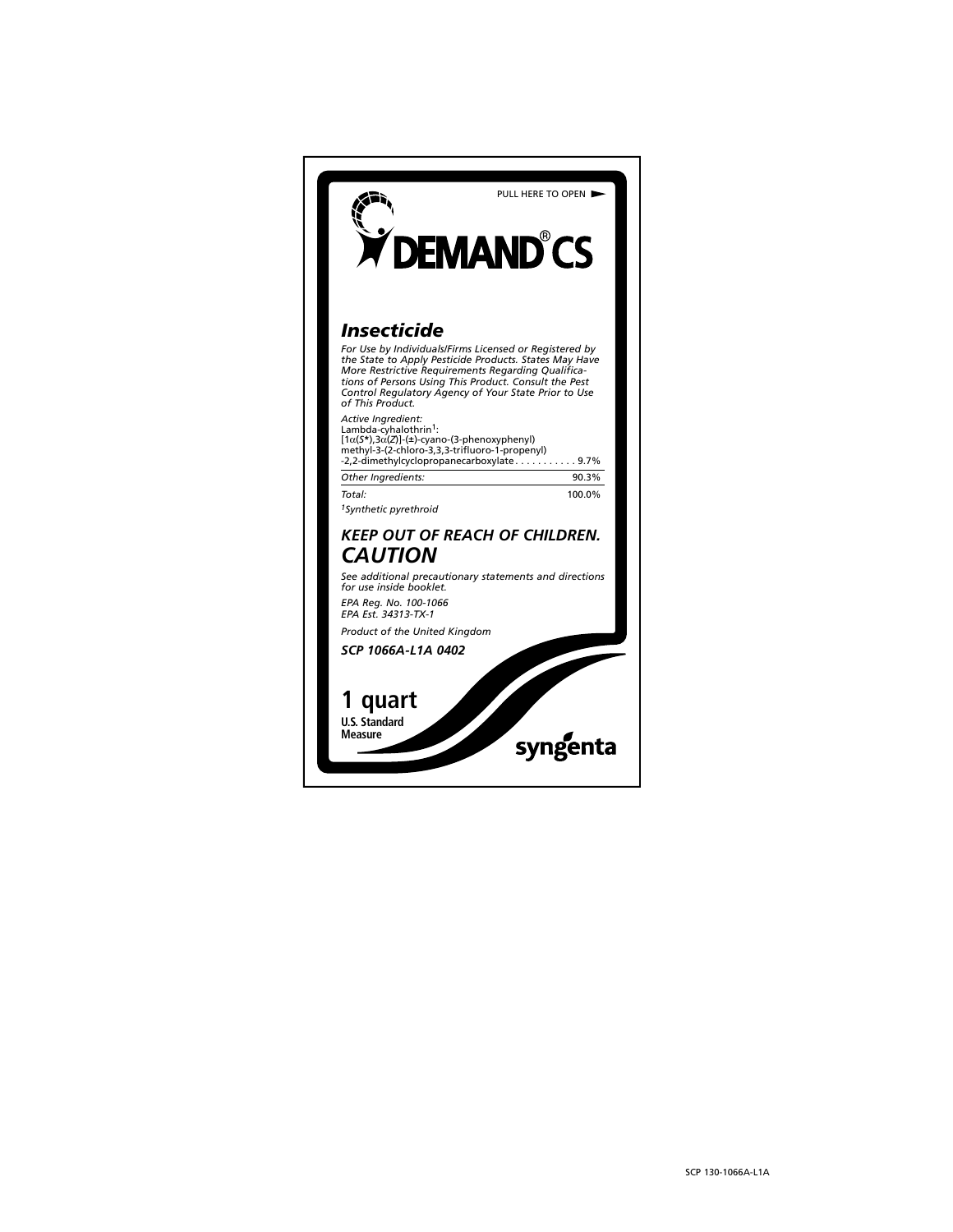| <b>FIRST AID</b>                                                                                                                                                                     |                                                                                                                                                                                                                                                                                                                                                                                                                                                                                                              |  |  |  |  |
|--------------------------------------------------------------------------------------------------------------------------------------------------------------------------------------|--------------------------------------------------------------------------------------------------------------------------------------------------------------------------------------------------------------------------------------------------------------------------------------------------------------------------------------------------------------------------------------------------------------------------------------------------------------------------------------------------------------|--|--|--|--|
| If on skin                                                                                                                                                                           | • Wash with plenty of soap and water.<br>• Get medical attention if irritation persists.                                                                                                                                                                                                                                                                                                                                                                                                                     |  |  |  |  |
| If swallowed                                                                                                                                                                         | • If victim is alert and not convulsing, rinse mouth out and give 200-300 mL<br>(1 cup) of water to dilute material.<br>• IMMEDIATELY contact your local poison control center.<br>• Vomiting should only be induced under the direction of a physician or a poison<br>control center.<br>• If spontaneous vomiting occurs, have victim lean forward with head down to<br>avoid breathing in of vomitus, rinse mouth, and administer more water.<br>• IMMEDIATELY transport victim to an emergency facility. |  |  |  |  |
| If in eyes                                                                                                                                                                           | • Flush with plenty of water for at least 15 minutes.<br>• Get medical attention if irritation persists.                                                                                                                                                                                                                                                                                                                                                                                                     |  |  |  |  |
| Have the product container or label with you when calling a poison control center<br>or doctor, or going for treatment.                                                              |                                                                                                                                                                                                                                                                                                                                                                                                                                                                                                              |  |  |  |  |
| <b>HOT LINE NUMBER</b><br>For 24-Hour Medical Emergency Assistance (Human or Animal)<br>or Chemical Emergency Assistance (Spill, Leak, Fire, or Accident),<br>Call<br>1-800-888-8372 |                                                                                                                                                                                                                                                                                                                                                                                                                                                                                                              |  |  |  |  |

## **PRECAUTIONARY STATEMENTS**

### **Hazards to Humans and Domestic Animals**

### **CAUTION**

Harmful if absorbed through skin. Prolonged or frequently repeated skin contact may cause allergic skin reactions in some individuals. Avoid contact with skin, eyes, or clothing. Avoid breathing spray mist or vapor. Wash thoroughly with soap and water after handling. Remove contaminated clothing and wash before reuse.

### **Environmental Hazards**

This product is extremely toxic to fish. Do not contaminate water when cleaning equipment or disposing of equipment wash water. Do not apply directly to water, or to areas where surface water is present, or to intertidal areas below the mean high water mark. Drift and runoff from treated areas may be hazardous to aquatic organisms in neighboring areas. Apply this product only as specified on this label. When making applications, care should be used to avoid household pets, particularly fish and reptile pets.

This product is highly toxic to bees exposed to direct treatment or residues on blooming crops or weeds. Do not apply this product or allow it to drift to blooming crops or weeds if bees are visiting the treatment area.

## **Physical And Chemical Hazards**

Do not use this product in or on electrical equipment due to the possibility of shock hazard.

## **CONDITIONS OF SALE AND LIMITATION OF WARRANTY AND LIABILITY**

**NOTICE:** Read the entire Directions for Use and Conditions of Sale and Limitation of Warranty and Liability before buying or using this product. If the terms are not acceptable, return the product at once, unopened, and the purchase price will be refunded.

The Directions for Use of this product should be followed carefully. It is impossible to eliminate all risks inherently associated with the use of this product. Crop injury, ineffectiveness or other unintended consequences may result because of such factors as manner of use or application, weather or crop conditions, presence of other materials or other influencing factors in the use of the product, which are beyond the control of SYNGENTA CROP PROTECTION, Inc. or Seller. All such risks shall be assumed by Buyer and User, and Buyer and User agree to hold SYNGENTA and Seller harmless for any claims relating to such factors.

SYNGENTA warrants that this product conforms to the chemical description on the label and is reasonably fit for the purposes stated in the Directions for Use, subject to the inherent risks referred to above, when used in accordance with directions under normal use conditions. This warranty does not extend to the use of the product contrary to label instructions, or under abnormal conditions or under conditions not reasonably foreseeable to or beyond the control of Seller or SYNGENTA, and Buyer and User assume the risk of any such use. SYNGENTA MAKES NO WARRANTIES OF MERCHANTABILITY OR OF FITNESS FOR A PARTICULAR PURPOSE NOR ANY OTHER EXPRESS OR IMPLIED WARRANTY EXCEPT AS STATED ABOVE.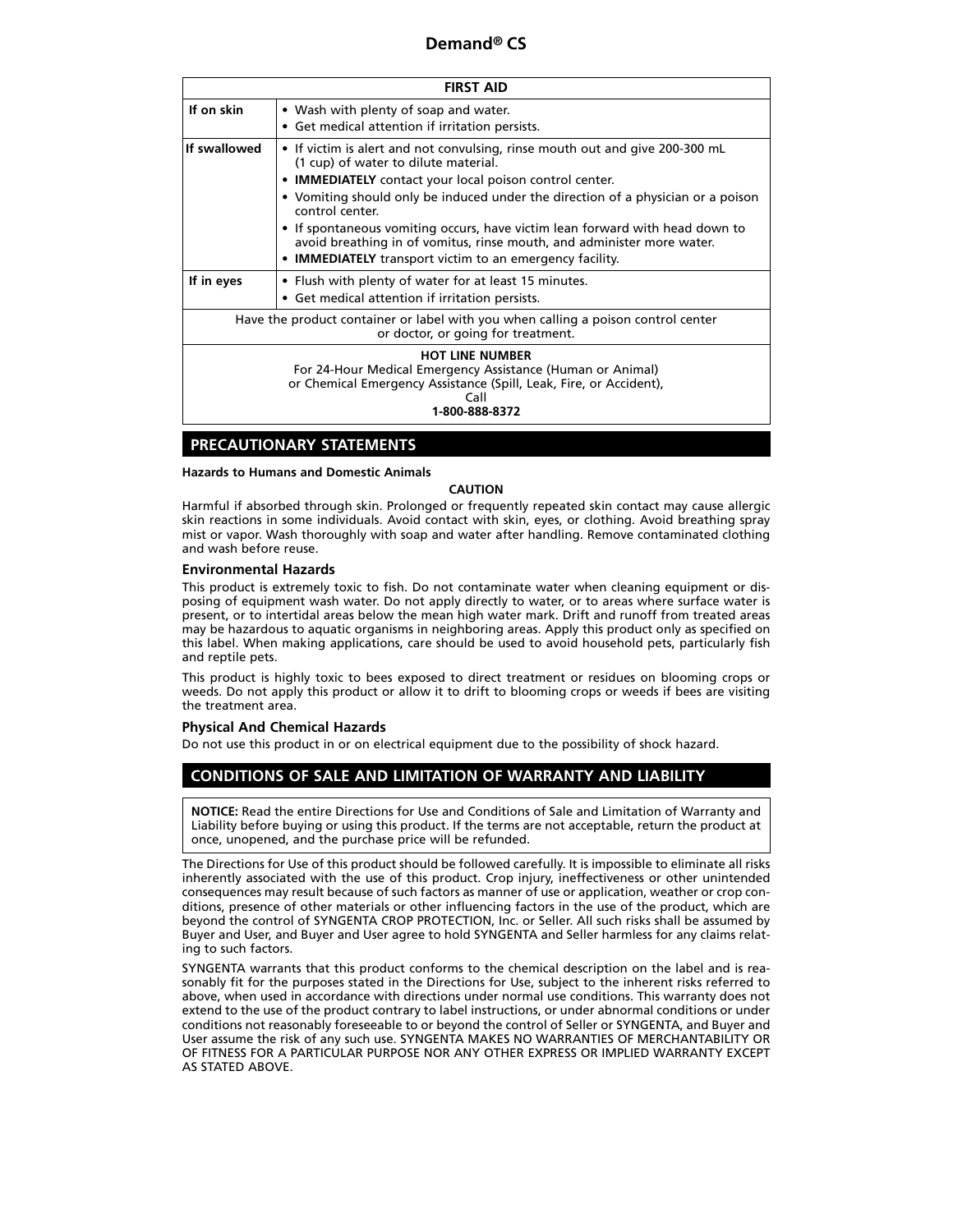In no event shall SYNGENTA or Seller be liable for any incidental, consequential or special damages resulting from the use or handling of this product. **THE EXCLUSIVE REMEDY OF THE USER OR BUYER, AND THE EXCLUSIVE LIABILITY OF SYNGENTA AND SELLER FOR ANY AND ALL CLAIMS, LOSSES, INJURIES OR DAMAGES (INCLUDING CLAIMS BASED ON BREACH OF WARRANTY, CONTRACT, NEGLI-GENCE, TORT, STRICT LIABILITY OR OTHERWISE) RESULTING FROM THE USE OR HANDLING OF THIS PRODUCT, SHALL BE THE RETURN OF THE PURCHASE PRICE OF THE PRODUCT OR, AT THE ELECTION OF SYNGENTA OR SELLER, THE REPLACEMENT OF THE PRODUCT.**

SYNGENTA and Seller offer this product, and Buyer and User accept it, subject to the foregoing Conditions of Sale and Limitations of Warranty and of Liability, which may not be modified except by written agreement signed by a duly authorized representative of SYNGENTA.

# **DIRECTIONS FOR USE**

It is a violation of Federal law to use this product in a manner inconsistent with its labeling.

**IMPORTANT:** Not for use on plants being grown for sale or other commercial use, or for commercial seed production, or for research purposes. For use on plants intended for aesthetic purposes or climatic modification and being grown in interior plantscapes, ornamental gardens or parks, or on lawns or grounds.

This product is restricted for use in the state of New York. Only for sale to, use, and storage by Certified Applicators.

# **STORAGE AND DISPOSAL**

## **Prohibitions**

Do not contaminate water, food, or feed by storage or disposal. Open dumping is prohibited. Do not reuse empty container.

## **Storage**

Keep container closed when not in use. Do not store near food or feed. Shake well before use. Protect from freezing. In case of spill or leak on floor or paved surfaces, soak up with sand, earth, or synthetic absorbent. Remove to chemical waste storage area until proper disposal can be made.

## **Pesticide Disposal**

Pesticide wastes are toxic. Improper disposal of excess pesticide, spray mixture, or rinsate is a violation of Federal law. If these wastes cannot be disposed of by use according to label instructions, contact your State Pesticide or Environmental Control Agency, or the Hazardous Waste representative of the nearest EPA Regional Office for guidance.

### **Container Disposal**

Triple rinse (or equivalent). Completely empty container into application equipment, then offer for recycling or reconditioning, or puncture and dispose of empty container in a sanitary landfill, by incineration, or by other procedures approved by state and local authorities.

# **GENERAL INFORMATION: STRUCTURAL AND PERIMETER PEST CONTROL**

For use as a general surface (nonfood/nonfeed areas), crack and crevice, or spot treatment in, on, and around buildings and structures and their immediate surroundings, and on modes of transport. Permitted areas of use include, but are not limited to, industrial buildings, houses, apartment buildings, laboratories, buses, greenhouses (non-commercial), stores, warehouses, vessels, railcars, trucks, trailers, aircraft (cargo and other non-cabin areas only), schools, nursing homes, hospitals, restaurants, hotels, livestock/poultry housing, pet kennels, food granaries, food grain mills and food manufacturing, processing, and servicing establishments.

Nonfood/nonfeed areas of food/feed handling establishments include garbage rooms, lavatories, floor drains (to sewers), entries and vestibules, offices, locker rooms, machine rooms, boiler rooms, garages, mop closets, and storage (after canning or bottling).

For indoor applications, Demand CS Insecticide can be reapplied at 21-day intervals if necessary. More frequent treatments are limited to spot treatments.

## **Mixing Instructions**

Demand CS is intended for dilution with water for application using hand-held or power-operated application equipment as a coarse spray for crack and crevice or spot and general surface (nonfood/nonfeed areas only) treatments. Application equipment that delivers low volume treatments, such as the Micro-Injector® or Actisol® applicator, may also be used to make crack and crevice or spot and general surface treatments. Fill applicator tank with the desired volume of water and add Demand CS. Close and shake before use in order to ensure proper mixing. Shake or reagitate applicator tank before use if application is interrupted. Mix only amount of treatment volume as required. A general surface treatment of Demand CS may be applied by using a paintbrush or other porous applicator attached to a handle.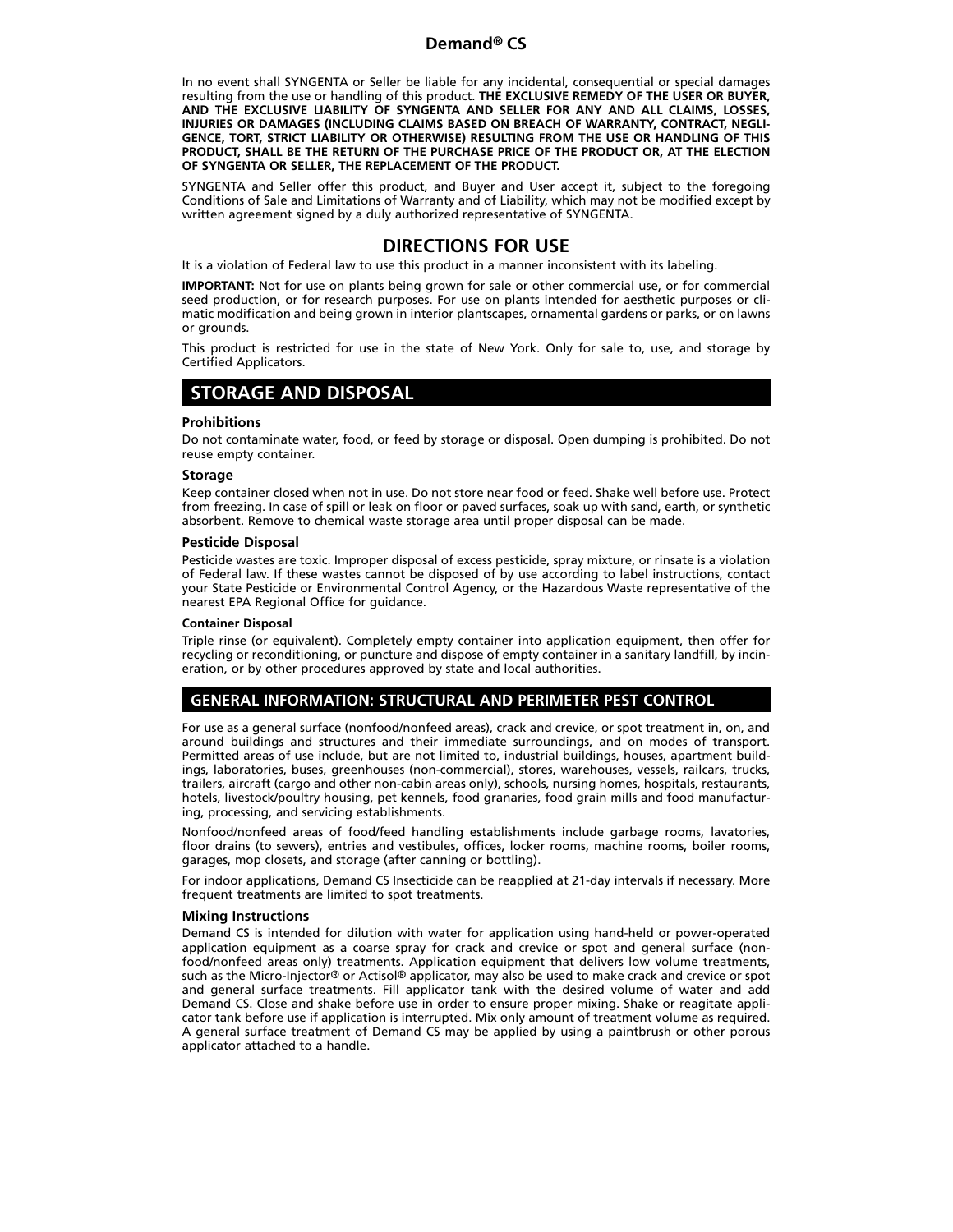## **Tank Mixing**

Demand CS may be tank mixed with other currently registered pesticides unless expressly prohibited by the product label. A small volume mixing test with the other products is recommended to ensure compatibility. If other chemicals are added to the applicator tank, Demand CS should be added last. If mixed with EC formulations, use within 24 hours. Fill tank to desired volume and continue to agitate while making applications.

Demand CS may be tank mixed with an Insect Growth Regulator (IGR) such as Archer® Insect Growth Regulator.

Observe all restrictions and precautions which appear on the labels of these products.

#### **Foam Applications**

Demand CS may be converted to a foam and the foam used to treat structural voids to control or prevent pests including ants, bees, termites (above ground only), wasps, or other arthropods harboring in walls, under slabs, or in other void areas.

| <b>Pests</b>                                                                                                                                                                                                                                                                                                                                                                                                                                                                                                                                                                            | <b>Concentration of A.I.</b> | <b>Dilution Rate</b>                                                                          |
|-----------------------------------------------------------------------------------------------------------------------------------------------------------------------------------------------------------------------------------------------------------------------------------------------------------------------------------------------------------------------------------------------------------------------------------------------------------------------------------------------------------------------------------------------------------------------------------------|------------------------------|-----------------------------------------------------------------------------------------------|
| Ants<br>Bedbugs (adult)<br><b>Bees</b><br><b>Boxelder Bugs</b><br><b>Carpenter Bees</b><br><b>Carpet Beetles</b><br>Centipedes<br><b>Cigarette Beetles</b><br><b>Clover Mites</b><br>Cockroaches <sup>1</sup><br><b>Confused Flour Beetles</b><br>Crickets<br>Earwigs<br>Firebrats<br>$F$ leas <sup>2</sup><br><b>Flies</b><br><b>Lesser Grain Borers</b><br><b>Millipedes</b><br><b>Mosquitoes</b><br><b>Red Flour Beetles</b><br><b>Rice Weevils</b><br>Saw-toothed Grain Beetles<br>Silverfish<br>Sowbugs<br><b>Spiders</b><br>Termites (above ground only)<br><b>Ticks</b><br>Wasps | $0.015 - 0.03%$              | 0.015%<br>0.2 fl. oz. (6 mL)/gal. of water<br>$0.03\%$ :<br>0.4 fl. oz. (12 mL)/gal. of water |
| Cockroaches <sup>1</sup><br>Crickets <sup>6</sup><br>$Flies5*$<br>Litter Beetles <sup>3</sup> (adults/immature<br>stages such as Darkling, Hide,<br>and Carrion)<br>Mosquitoes <sup>4</sup><br>Pillbugs<br>Scorpions<br>Spiders <sup>6</sup><br>Spider Mites (Two-spotted,<br>Spruce)<br>Ticks <sup>6</sup>                                                                                                                                                                                                                                                                             | 0.06%                        | 0.8 fl. oz. (24 mL)/gal. of water                                                             |

**\***Not approved for use in California at the high rate.

1For cockroaches, the recommended rate for maintenance treatments is 0.015% and for clean-out treatments is 0.03%. In addition, more frequent applications may be necessary on concrete surfaces. For control of SEVERE infestations, use 0.06% rate.

2For outdoor use only and use 0.03% rate.

3For control of LIGHT beetle infestations, use 0.03% rate.

4For residual control, use 0.06% rate.

5Rates for flies may be increased to 0.06% when environmental conditions are severe and/or populations are high.

6For clean-out/severe infestations, use 0.06% rate.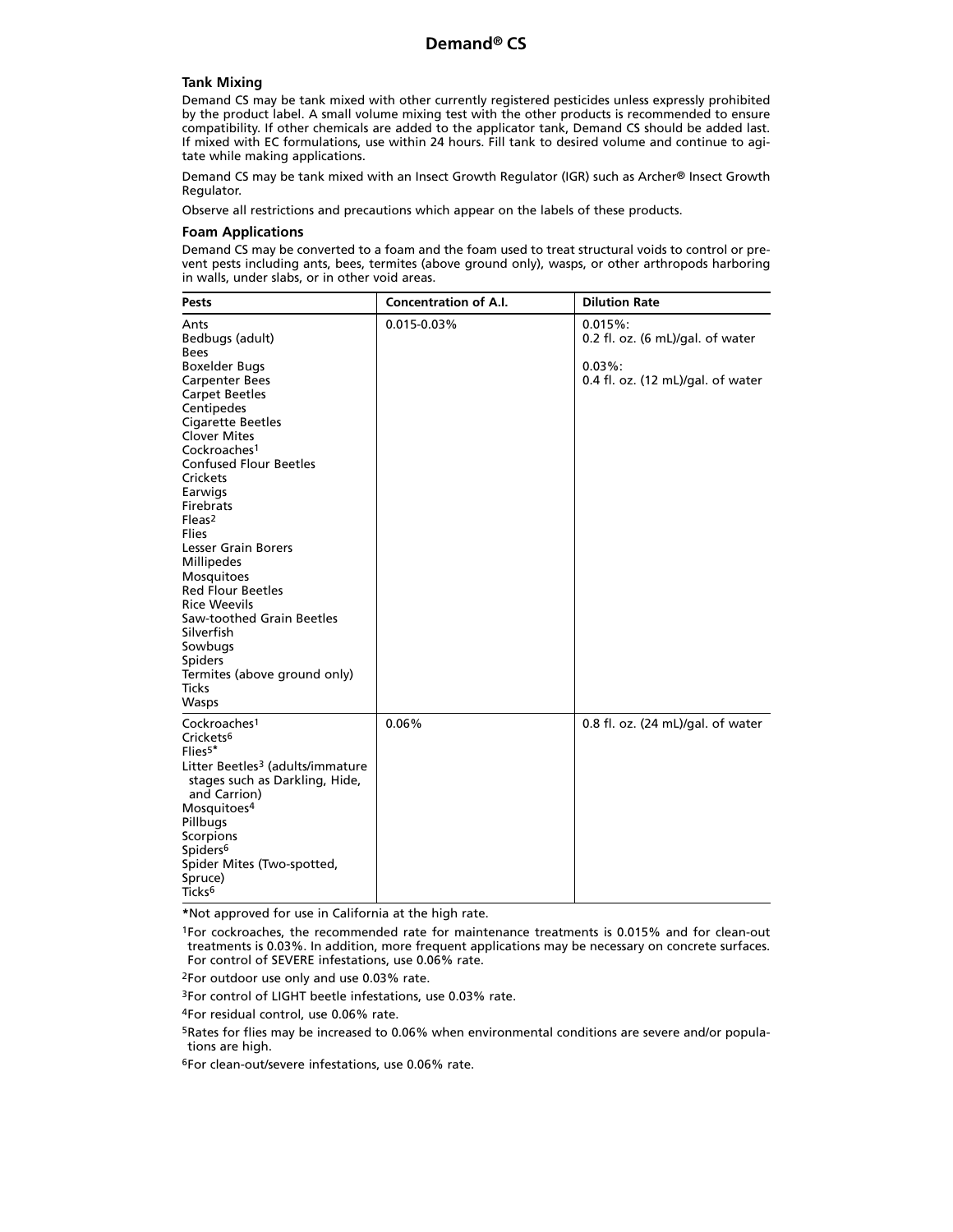## **SPECIFIC USE DIRECTIONS**

### **Ants**

Apply to any trails around doors and windows and other places where ants may be found. For best results, locate and treat nests. Where ants are trailing inside, apply as a residual surface treatment to active areas such as baseboards, corners, around pipes, in and behind cabinets, behind and under refrigerators, sinks, furnaces and stoves, cracks and crevices. When combining baits and residual surface insecticides, apply surface insecticides in cracks and crevices, along baseboards, and infested surfaces and outside barrier treatments. Use baits in other areas that are untreated by residual insecticides; also see **Outdoor Surfaces Use.**

### **Cockroaches, Crickets, Earwigs, Firebrats, Silverfish, and Spiders**

Apply as a coarse, low pressure spray to areas where these pests hide, such as baseboards, corners, storage areas, closets, around water pipes, doors and windows, attics and eaves, cabinets, behind and under refrigerators, sinks, furnaces and stoves, the underside of shelves, drawers and similar areas. Pay particular attention to cracks and crevices; also see **Outdoor Surfaces Use.**

### **Bees, Flies, Mosquitoes, and Wasps**

Apply directly to walls, ceilings, window screens, and other resting areas as a residual surface treatment. May be used inside residential buildings as well as in and around carports, garages, and storage sheds; also see **Outdoor Surfaces Use.**

### **Carpenter Bees**

Apply coarse spray to thoroughly wet wood surfaces where bees have been previously active or to provide protection against further damage. Apply early in the spring to prevent bees from invading wood. When bees have infested wood, surface applications can help control embedded larvae and bees that emerge from the wood. Periodic applications can be made to maintain protection of treated areas.

**Pantry Pests** (i.e., Carpet beetle, Cigarette beetle, Confused flour beetle, Lesser grain borer, Red flour beetle, Rice weevil, and Saw-toothed grain beetle)

Apply to cupboards, shelving, and storage areas. Remove all utensils, uncovered foodstuffs (or any having original package opened), and shelf paper before making application. Allow treated surfaces to dry and cover shelves with clean paper before replacing any utensils, foodstuff, or other items. Any foodstuff accidentally contaminated with treatment solution should be destroyed.

## **Boxelder Bugs, Centipedes, Millipedes, Pillbugs, and Sowbugs**

Apply around doors and windows and other places where these pests may be found or where they may enter premises. Treat baseboards, storage areas, and other locations. Apply barrier treatments to prevent infestation as described below; also see **Outdoor Surfaces Use.**

#### **Fleas and Ticks**

To control nuisance fleas and ticks (e.g. dog ticks) apply to kennels, yards, runs, and other areas where pets may frequent. For best coverage to control ticks, apply using a coarse fan spray to vegetation brush, branches, rock walls, and other areas near habitation where ticks may harbor or frequent. Treat entire area rather than making spot treatments, and retreat as necessary to maintain control. Do not apply to pasture or cropland, and do not allow animals and people access to treated areas until the deposit has dried. Applications can begin in the spring and can continue until frost to control both larvae and adult ticks; also see **Outdoor Surfaces Use.**

#### **Cluster Flies**

Apply in late summer or early fall before flies are observed alighting on surfaces. Apply thoroughly on siding, under eaves, and around windows and doors, paying particular attention to south-facing surfaces, but do not allow runoff to occur. Heavy precipitation prior to frost may require retreatments to maintain protection. In winter and spring when flies become active and are emerging, interior crack and crevice and void treatments can help reduce the infestation, along with ULV or general surface application in infested attics or unoccupied lofts.

## **Litter Beetles (Darkling, Hide, and Carrion Beetles) and Flies In Animal Housing (Such As Poultry Houses)**

To control adult litter beetles, apply Demand CS to walls and floors at cleanout, before reintroduction of animals. This will suppress beetles that escaped earlier treatment and will help delay onset of future infestations. Pay attention to areas where beetles frequently occur, such as walls, supports, cages, stalls, and around feeders. To help control flies, apply a directed application to horizontal surfaces and overhead areas and allow to dry before reintroduction of animals; also see **Livestock/Poultry Housing Structures and Pet Kennels.**

**Application Within Food Handling Establishments:** (places other than private residences in which exposed food is held, processed, prepared, or served) including, but not limited to, areas for receiving, storage, packing (canning, bottling, wrapping, boxing), preparing foods, edible waste storage and enclosed processing systems (mills, dairies, edible oils, syrups), and serving areas.

Use as a crack and crevice or spot treatment in and around both food and nonfood areas. Apply in small amounts directly into cracks and crevices, using equipment capable of delivering a pin stream of insecticide, in points between different elements of construction, between equipment and floor, openings leading to voids and hollow spaces in walls, equipment and bases. Food contact surfaces and equipment should be cleaned with an effective cleaning compound and rinsed with potable water before using.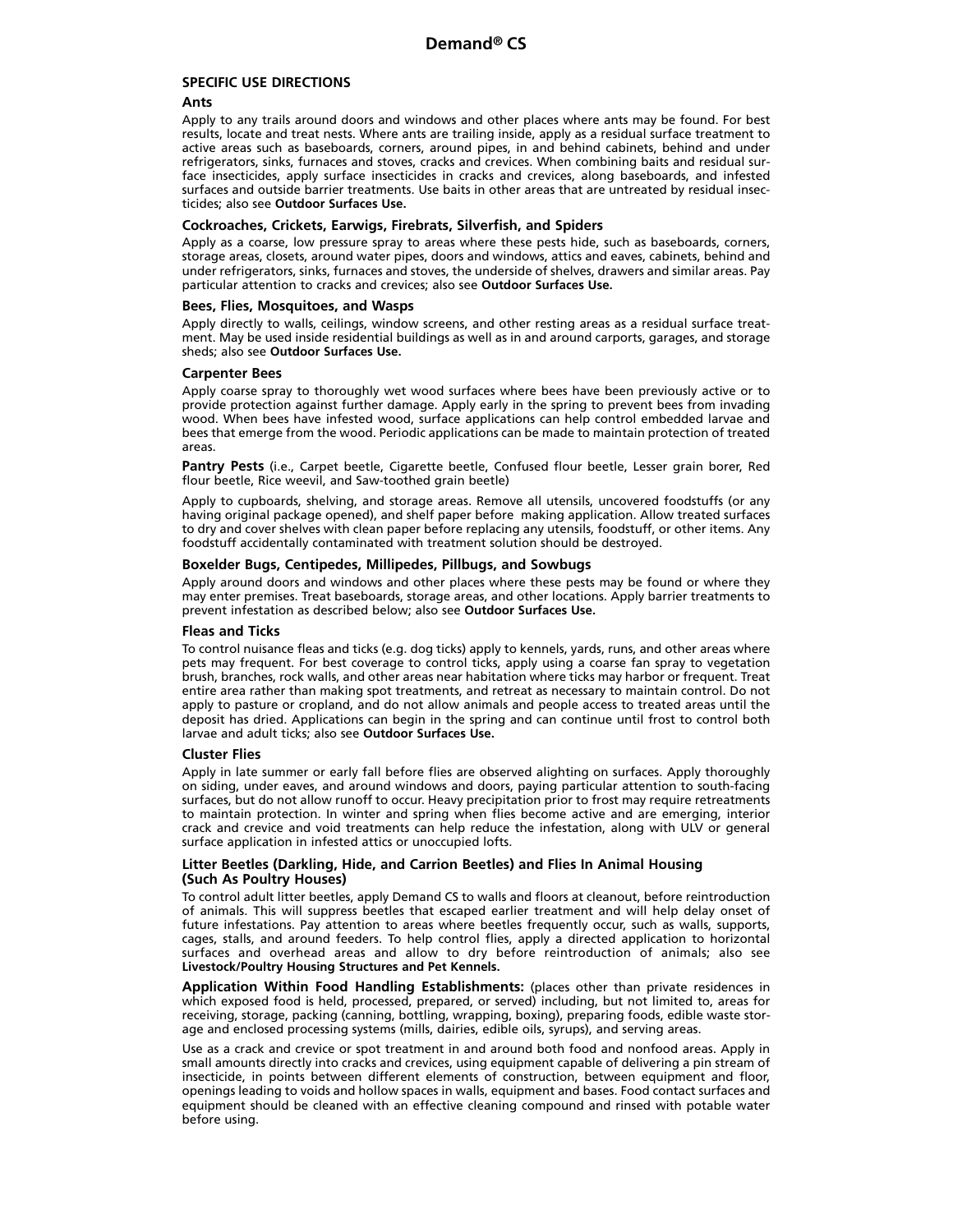Limit individual spot treatments to an area no larger than 20% of the treated surface. Individual spot treatments should not exceed two sq. ft. Take extreme care that the product is not introduced into the air. Avoid contamination of food and food processing surfaces.

Authorized by the USDA for use in edible areas of Federally inspected meat, poultry, and egg processing facilities as a crack and crevice treatment.

**Application Within Food Serving Areas** (facilities where foods are served, such as dining rooms): Apply as a crack and crevice or spot treatment to selective surfaces such as baseboards, under elements of construction, and into cracks and crevices. Avoid treating surfaces likely to be contacted by food. (Do not apply when facility is in operation or foods are exposed.) Food must be covered or removed in area being treated. Do not apply directly to food or allow applications to contaminate food.

Application of this product in the Food Areas and/or Food Serving Areas of Food Handling Establishments other than as a spot and/or crack and crevice treatment is not permitted. Use of application equipment such as the Micro-Injector or Actisol applicator in food areas should be limited to crack and crevice treatment only.

#### **Livestock/Poultry Housing Structures and Pet Kennels**

Apply as a general surface (including directed sprays) and/or crack and crevice treatment. Control is enhanced when interior and exterior perimeter applications are made in and around the livestock, poultry, and pet housing structures. Normal cleaning practices of the structure also must be followed along with applications of Demand CS to effectively control the crawling and flying insect pests listed in the table.

For unoccupied areas of livestock barns or housing structures, apply to floors, vertical, and overhead surfaces where crawling or flying insect pests are or may be present. Feeders, waterers, and feed carts should be covered before application to prevent contamination. Do not apply to milk rooms or feed rooms. Pay attention to animal areas including stanchions, pipes, windows and doors, and areas where insect pests hide or congregate. Exterior applications to south facing walls and foundation perimeters can help prevent interior infestations of flying and crawling insect pests.

For poultry houses, apply to floor area (birds grown on litter) or to walls, posts, and cage framing (birds grown in cages). Application should also be made into cracks and crevices around insulation. Reapply after each growout or sanitization procedure. Indoor control can be enhanced by making perimeter treatments around the outside of building foundations to prevent immigrating adult beetles. Apply in a uniform band 1-3 ft. up and 2-6 ft. out from foundation. Maintaining a year-round treatment program will prevent background populations from reaching problem levels.

**DO NOT** make applications of Demand CS in areas where animals are present in the facility. Allow treated surfaces to completely dry before restocking the facility.

**DO NOT** make applications to any animal feedstuffs, water, or watering equipment.

**DO NOT** contaminate any animal food, feed, or water in and around livestock, poultry, or pet housing when making applications.

#### **Outdoor Surfaces Use**

For control of ants, bees, centipedes, cockroaches, crickets, fleas, flies, millipedes, mosquitoes, scorpions, sowbugs, pillbugs, spiders, termites (above ground only), ticks, wasps, and other similar perimeter arthropod pests. Apply with either hand or power application equipment as a residual treatment to ornamental plants next to foundations of buildings and to surfaces of buildings, porches, screens, window frames, eaves, patios, garages, refuse dumps, and other similar areas where these insect pests are active. For termites, this type of application is not intended as a substitute for soil treatment labeled termiticides or mechanical alteration to control subterranean termites, or fumigation for extensive infestation of drywood termites or other wood infesting insects.

#### **Barrier Treatments**

Applying a continual band of insecticide around a building foundation and around windows, doors, service line entrances, eaves, vents, and other areas can greatly reduce the potential for entry by crawling pests. To facilitate application, remove debris and leaf litter from next to the foundation, cut back vegetation and branches that touch the foundation, and move or rake back rocks, deep mulch, or other potential pest harborage next to the foundation. Apply the band up to 10 ft. wide around the structure (or according to state regulations governing commercial pest control) and upwards along the foundation to 3 ft. and around windows, doors, and roof overhangs. Apply as a coarse spray to thoroughly and uniformly wet the foundation and/or band area so that the insecticide will reach the soil or thatch level where pests may be active.

Amount of concentrate is dependent upon pest species (see pest table and comments), infestation levels, and service interval desired.

| <b>Application Rate:</b><br>Fl. oz. (mL) of Demand CS | Gals. of Water <sup>1</sup> | Area of Coverage (sq. ft.) |
|-------------------------------------------------------|-----------------------------|----------------------------|
| 0.2 fl. oz. (6mL)                                     | $1-5$ gals.                 | 800-1600 sq. ft.           |
| 0.4 fl. oz. (12 mL)                                   | $1-5$ gals.                 | 800-1600 sq. ft.           |
| 0.8 fl. oz. (24 mL)                                   | $1-5$ gals.                 | 800-1600 sq. ft.           |

**Rate Table For Perimeter Barrier Applications**

1Application volume may be greater than 5 gals./800-1600 sq. ft. if required under heavy vegetative or landscaping materials in order to obtain desired coverage.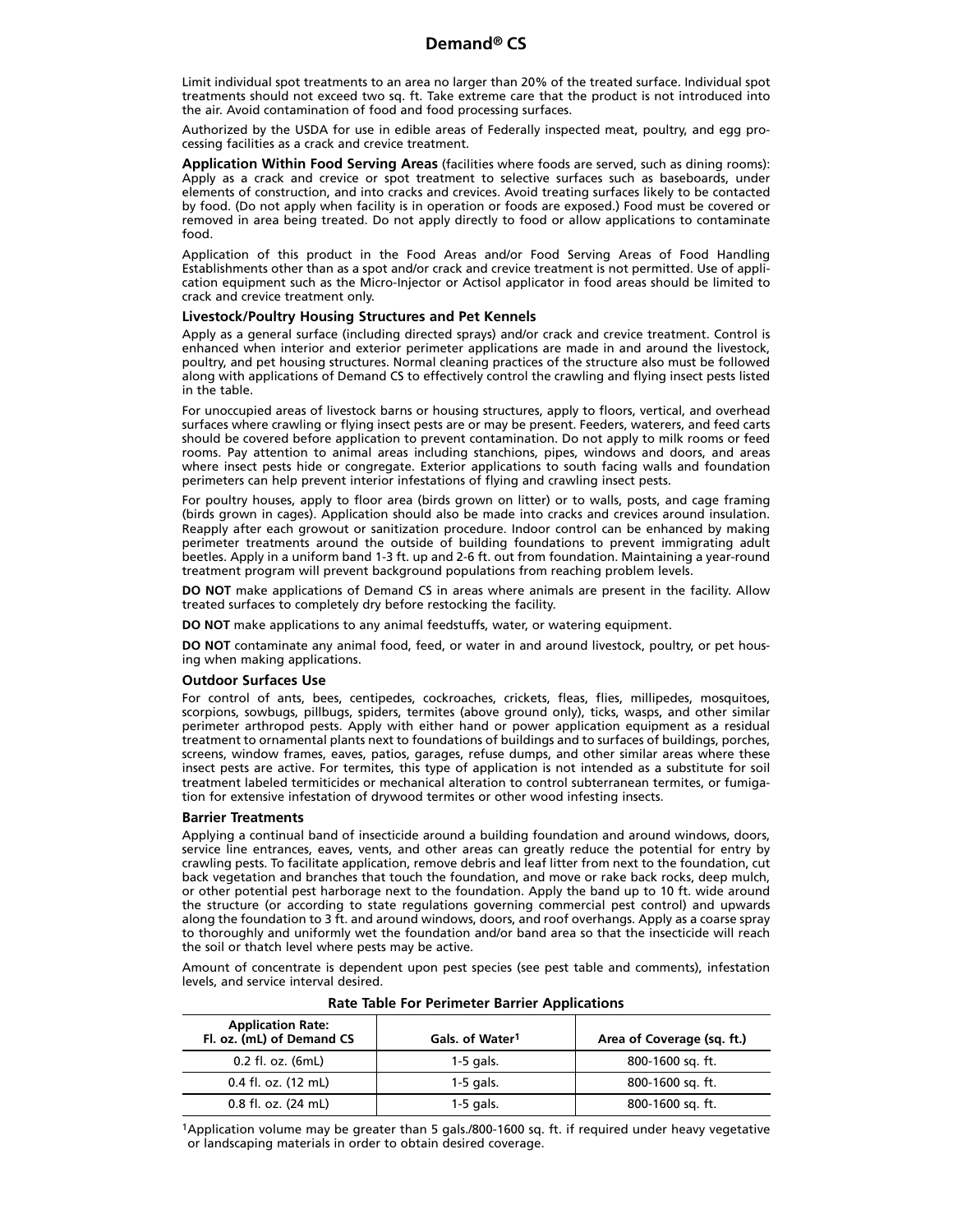| <b>Examples of Dilutions For Perimeter Barrier Applications</b> |
|-----------------------------------------------------------------|
|-----------------------------------------------------------------|

|                                                                 |                                                                         | Fl. oz. (mL) of Demand CS to<br>Dilute in Water According to Spray Tank Volumes |                                 |                      |
|-----------------------------------------------------------------|-------------------------------------------------------------------------|---------------------------------------------------------------------------------|---------------------------------|----------------------|
| <b>Application Volume</b><br>Gals. of Solution/<br>1000 sq. ft. | <b>Application Rate</b><br>Fl. oz. (mL)<br>of Demand<br>CS/1000 sq. ft. | 5 gals.                                                                         | 10 gals.                        | 50 gals.             |
| 1 gal./1000 sq. ft.                                             | 0.2 fl. oz. (6mL)                                                       | 1 fl. oz. (30 mL)                                                               | 2 fl. oz. (60 mL)               | 10 fl. oz. (300 mL)  |
|                                                                 | 0.4 fl. oz. (12 mL)                                                     | 2 fl. oz. (60 mL)                                                               | 4 fl. oz. (120 mL)              | 20 fl. oz. (600 mL)  |
|                                                                 | 0.8 fl. oz. (24 mL)                                                     | 4 fl. oz. (120 mL)                                                              | 8 fl. oz. (240 mL)              | 40 fl. oz. (1200 mL) |
| 2 gal./1000 sq. ft.                                             | $0.2$ fl. oz. $(6mL)$                                                   | $0.5$ fl. oz. $(15 \text{ mL})$                                                 | 1 fl. oz. (30 mL)               | 5 fl. oz. (150 mL)   |
|                                                                 | $0.4$ fl. oz. $(12 \text{ mL})$                                         | 1 fl. oz. (30 mL)                                                               | 2 fl. oz. (60 mL)               | 10 fl. oz. (300 mL)  |
|                                                                 | $0.8$ fl. oz. $(24 \text{ mL})$                                         | 2 fl. oz. (60 mL)                                                               | 4 fl. oz. (120 mL)              | 20 fl. oz. (600 mL)  |
| 5 gal./1000 sg. ft.                                             | $0.2$ fl. oz. $(6mL)$                                                   | $0.2$ fl. oz. (6 mL)                                                            | $0.4$ fl. oz. (12 mL)           | 2 fl. oz. (60 mL)    |
|                                                                 | 0.4 fl. oz. (12 mL)                                                     | $0.4$ fl. oz. $(12 \text{ mL})$                                                 | $0.8$ fl. oz. $(24 \text{ mL})$ | 4 fl. oz. (120 mL)   |
|                                                                 | 0.8 fl. oz. (24 mL)                                                     | 0.8 fl. oz. (24 mL)                                                             | 1.6 fl. oz. (48 mL)             | 8 fl. oz. (240 mL)   |

**Note:** Do not use water base sprays of Demand CS in conduits, motor housings, junction boxes, switch boxes, or other electrical equipment because of possible shock hazard. For best results, thoroughly wash out sprayer and screen with water and detergent before using Demand CS. Demand CS has not stained or caused damage to painted or varnished surfaces, plastics, fabrics, or other surfaces where water applied alone causes no damage.

**• LET TREATED SURFACES DRY BEFORE ALLOWING HUMANS AND PETS TO CONTACT SURFACES.**

- Do not use this product with oil.
- Do not apply this product in any room being used as living, eating, sleeping, or recovery area by patients, the elderly, or infirm when they are in the room.
- Do not apply to classrooms when in use.
- Do not apply this product to edible growing crops or stored raw agricultural commodities used for food or feed.
- Do not allow applications to contact water inhabited by fish, such as in aquariums and ornamental fish ponds that are located in/around structures being treated.

## **GENERAL INFORMATION: LAWNS/TURFGRASS AND ORNAMENTALS**

Demand CS may be used for applications to maintain indoor or outdoor areas where turf and ornamentals are grown such as residential landscaped areas and non-residential landscapes around institutional, public, commercial and industrial buildings, parks, recreational areas, and athletic fields.

Applicators must ensure that they are certified in the necessary pesticide certification categories to allow application of Demand CS away from structures, such as to turf and ornamental plantings. Structural pest control certification categories may limit the distance away from structures for pesticide application. Consult your state extension office or pesticide regulatory officials for further information.

**IMPORTANT:** Time application to flowering plants during periods when pollinating insects are not present, such as early morning or late evening.

- Do not apply this product through any type of irrigation system.
- Do not apply this product to edible crops.
- Do not apply this product by aerial application.
- Use of this pesticide adjacent to water may affect aquatic organisms. To protect these organisms, do not apply this pesticide within 25 ft. of lakes, reservoirs, rivers, permanent streams, marshes or natural ponds, estuaries, and commercial fish farm ponds.
- Do not make outdoor broadcast applications to turf and ornamentals when wind speed is 15 mph or greater.
- In the state of New York, do not apply within 100 ft. of coastal marshes or streams that drain into coastal marshes.

## **General Mixing Instructions**

Demand CS is to be mixed with water and may be used in all types of standard application equipment. Fill applicator tank with the desired volume of water and add Demand CS. It is suggested that the water be 5-7 pH. Adjust water pH with a buffering agent if necessary. Slowly add Demand CS to applicator tank water with maximum agitation. Close and shake or reagitate applicator tank before use if application is interrupted. Make up only amount of treatment volume as required.

## **Tank Mixing**

Demand CS may be tank mixed with other currently registered pesticides unless expressly prohibited by the product label. A small volume mixing test with the other products is recommended to ensure compatibility. If other chemicals are added to the applicator tank, Demand CS should be added last. Fill tank to desired volume and continue to agitate while making applications. If mixed with EC formulations, use within 24 hours.

Observe all restrictions and precautions which appear on the labels of these products.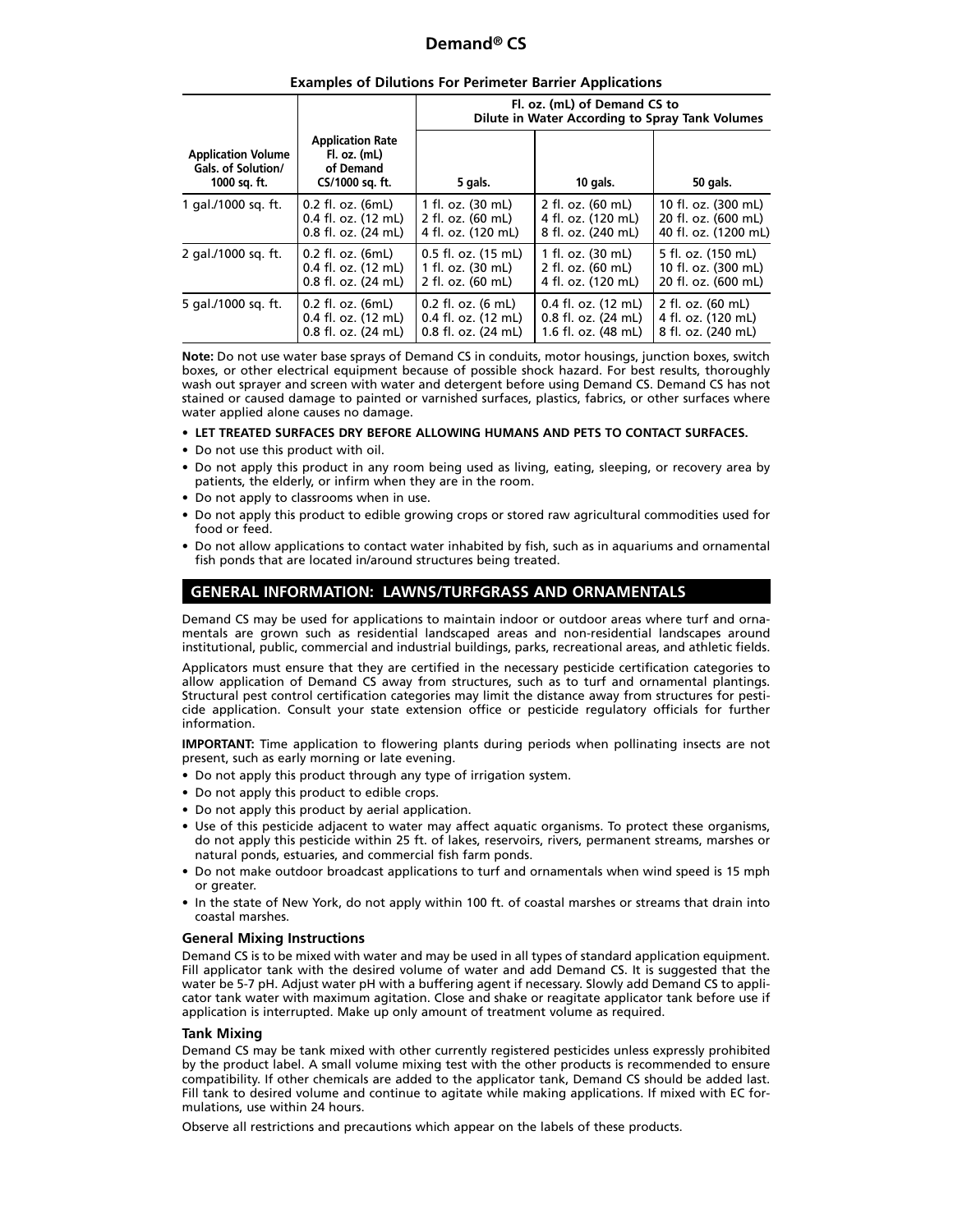| Use                                                                                                                                                                                                                                                                                                            | Pest                                                                                                                                                                                                                                                                                                                                                                                                                                                                                                                                                                                                                                                                                                                                                                                                                                                                                                                                                                        | <b>Amount Of Demand CS</b>                                                    |
|----------------------------------------------------------------------------------------------------------------------------------------------------------------------------------------------------------------------------------------------------------------------------------------------------------------|-----------------------------------------------------------------------------------------------------------------------------------------------------------------------------------------------------------------------------------------------------------------------------------------------------------------------------------------------------------------------------------------------------------------------------------------------------------------------------------------------------------------------------------------------------------------------------------------------------------------------------------------------------------------------------------------------------------------------------------------------------------------------------------------------------------------------------------------------------------------------------------------------------------------------------------------------------------------------------|-------------------------------------------------------------------------------|
| <b>ORNAMENTALS IN RESIDENTIAL</b><br>LANDSCAPED AREAS AND<br>LANDSCAPED AREAS AROUND<br>INSTITUTIONAL, PUBLIC,<br><b>COMMERCIAL AND</b><br>INDUSTRIAL BUILDINGS,<br>PARKS, RECREATIONAL AREAS,<br>AND ATHLETIC FIELDS<br>(Including Trees, Shrubs,<br>Flowers, Evergreens, Foliage<br>Plants and Groundcovers) | Ants (Including Imported<br>fire ants)<br>Armyworms<br>Azalea caterpillars<br>Aphids<br><b>Bagworms</b><br>Black vine weevils (adult)<br>Boxelder bugs<br><b>Budworms</b><br>California oakworms<br><b>Cankerworms</b><br>Cockroaches<br>Crickets<br>Cutworms<br>Eastern tent caterpillars<br>Elm leaf beetles<br>European sawflies<br>Fall webworms<br>Flea beetles<br>Forest tent caterpillars<br>Gypsy moth larvae<br>Japanese beetles (adults)<br>June beetles (adults)<br>Lace bugs<br>Leaf-feeding caterpillars<br>Leafhoppers<br>Leafminers (adults)<br>Leaf rollers<br>Leaf skeletonizers<br><b>Midges</b><br>Mosquitoes<br>Oleander moth larvae<br>Pillbugs<br>Pine sawflies<br>Pine shoot beetles<br>Pinetip moths<br>Plant bugs<br>Root weevils<br>Sawflies<br>Scale insects (crawlers)<br><b>Spiders</b><br>Spittlebugs<br><b>Striped beetles</b><br>Striped oakworms<br><b>Thrips</b><br>Tip moths<br>Tussock moth larvae<br><b>Wasps</b><br><b>Broadmites</b> | 1.5-5 fl. oz./100 gals.<br>or<br>44-148 mL/100 gals.<br>3-5 fl. oz./100 gals. |
|                                                                                                                                                                                                                                                                                                                | Brown softscales<br>California redscales (crawlers)<br>Clover mites<br>Mealybugs<br>Pineneedlescales (crawlers)<br>Spider mites<br>Whiteflies                                                                                                                                                                                                                                                                                                                                                                                                                                                                                                                                                                                                                                                                                                                                                                                                                               | or<br>88-148 mL/100 gals.                                                     |

Application to ornamentals should be started prior to the establishment of high insect pest populations. Make reapplications as necessary to keep pest populations under control, using higher rates as pest pressure increases.

Apply at 7-day intervals if retreatment is necessary. More frequent treatments should be limited to spot treatments.

Do not apply more than 0.36 lbs. of the a.i. (52.4 fl. ozs. of concentrate) per acre per year.

Good spray coverage is necessary to provide the most effective level of control. Addition of a spreadersticker at recommended rates may enhance the control of insects on certain species of ornamentals having waxy, hard to wet foliage.

For spot treatments use 0.5 fl. oz. Demand CS per 1-2.5 gals. of water.

Consult your state university or local Cooperative Extension Service office for specific pest control application timing in your area.

**Note:** While phytotoxicity testing has been carried out on a wide range of ornamental plants under various environmental conditions, and no phytotoxicity has been observed, certain cultivars may be sensitive to the final spray solution.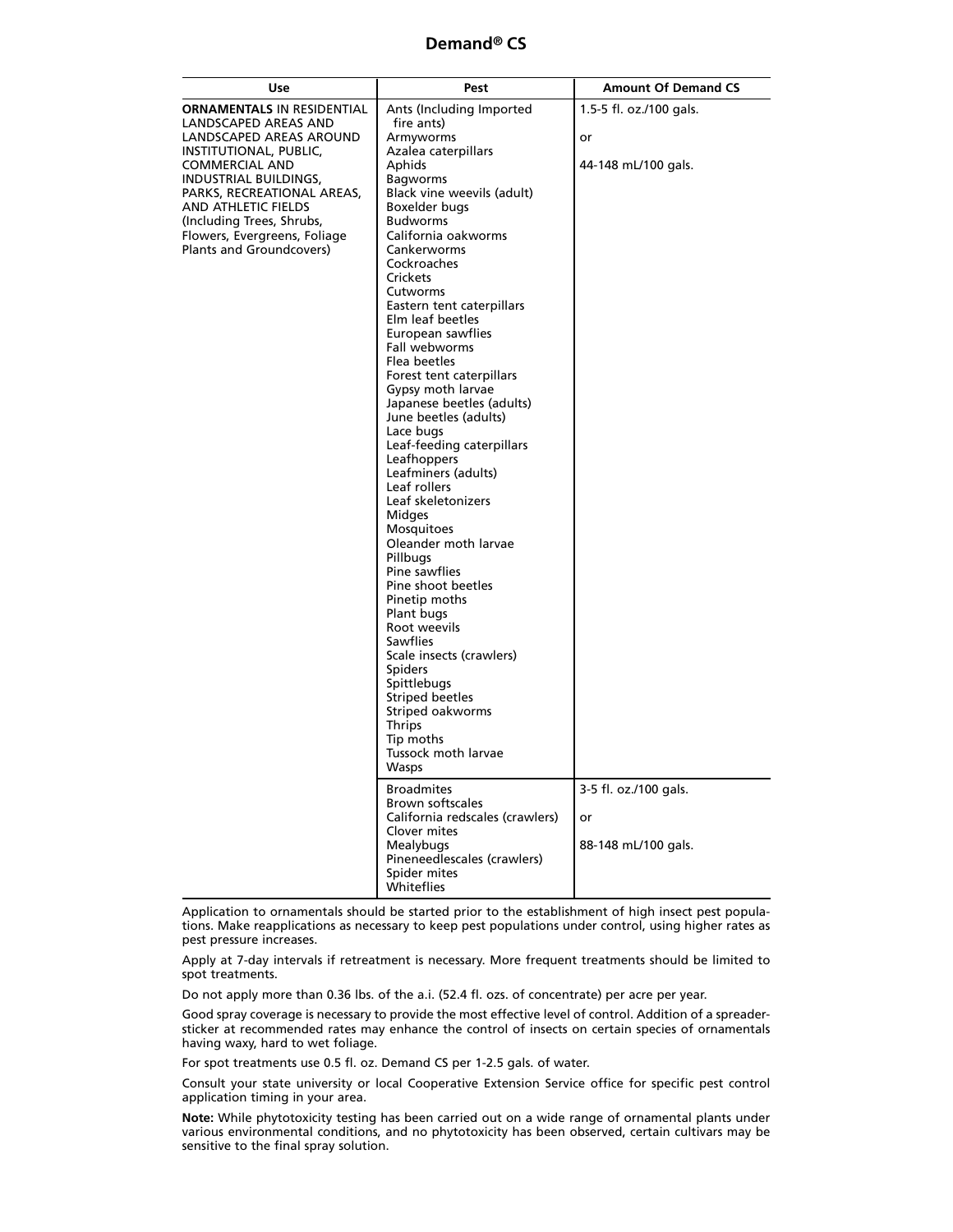It is advised to prespray a selection of ornamental plants and observe them for 7-10 days prior to treating large areas if local use experience is unavailable.

**Scale:** Thoroughly cover the plant with Demand CS spray, including trunks, stems, twigs, and foliage for control of scale insects.

**Bagworm:** Apply Demand CS when bagworm larvae begin to hatch. Spray directly on the larvae. Application is the most effective when the larvae are young.

| Demand CS Mixing Chart for Ornamental Insect Pest Control |
|-----------------------------------------------------------|
| (Demand CS to add per spray tank)                         |

| Rate of<br><b>Demand CS</b> | 25 Gals.  | <b>50 Gals.</b> | <b>100 Gals.</b> | <b>200 Gals.</b> | 300 Gals.  |
|-----------------------------|-----------|-----------------|------------------|------------------|------------|
| $1.5$ oz.                   | $0.4$ oz. | $0.8$ oz.       | $1.5$ oz.        | 3.0 oz.          | 4.5 oz.    |
| 3 oz.                       | $0.8$ oz. | $1.5$ oz.       | 3.0 oz.          | $6.0$ oz.        | 9.0 oz.    |
| 5 oz.                       | 1.3 oz.   | 2.5 oz.         | $5.0$ oz.        | 10.0 oz.         | $15.0$ oz. |

| Use                                                                                                                                                                        | Pest                                                                                                                                                                                                                                                                                                                                         | <b>Amount Of Demand CS</b>                                                                |
|----------------------------------------------------------------------------------------------------------------------------------------------------------------------------|----------------------------------------------------------------------------------------------------------------------------------------------------------------------------------------------------------------------------------------------------------------------------------------------------------------------------------------------|-------------------------------------------------------------------------------------------|
| <b>LAWNS/TURFGRASS AROUND</b><br>RESIDENTIAL, INSTITUTIONAL,<br>PUBLIC, COMMERCIAL AND<br>INDUSTRIAL BUILDINGS, PARKS,<br><b>RECREATIONAL AREAS</b><br>AND ATHLETIC FIELDS | Ants (Including Imported<br>fire ants)<br>Armyworms<br>Centipedes<br>Crickets<br>Cutworms<br>Earwigs<br>Fleas (adult)<br>Grasshoppers<br>Japanese beetles (adult)<br><b>Millipedes</b><br><b>Mites</b><br>Mosquitoes (adult)<br>Pillbugs<br>Sod webworms<br>Sow bugs<br>Ticks (including species which<br>transmit Lyme disease)             | 3.4-7 mL/1000 sq. ft.<br>or<br>5-10 fl. $oz/acre$                                         |
|                                                                                                                                                                            | Bluegrass billbugs (adult)<br><b>Black turfgrass</b><br>ataenius (adult)<br>Chiggers<br>Fleas (adult)<br>Grubs (suppression)<br>Hyperodes weevils (adult)<br>Mole crickets<br>(nymphs and young adults)<br>Mole Crickets (mature adults)<br>Chinch Bugs (Not for use on<br>mature adult mole crickets and<br>chinch bugs in New York state.) | 7 mL/1000 sq. ft.<br>or<br>10 fl. oz./acre<br>14 mL/1000 sq. ft.<br>or<br>20 fl. oz./acre |

Application to turf should be started prior to the establishment of high insect pest populations and significant turf damage. Make reapplications as necessary to keep pest populations under control, using higher rates as pest pressure increases.

Apply at 7-day intervals if retreatment is necessary. More frequent treatments should be limited to spot treatments.

Do not apply more than 0.36 lbs. of a.i. (52.4 fl. oz. of concentrate) per acre per year.

For spot treatments, use 0.5 fl. oz. of Demand CS per 1-2.5 gals. of water.

Do not apply when turfgrass is waterlogged or when soils are saturated with water (i.e. will not accept irrigation).

## **KEEP CHILDREN AND PETS OFF TREATED AREAS UNTIL SPRAY HAS DRIED FOLLOWING THE APPLICATION.**

## **Surface Insect Control (armyworm, cutworms, fleas, etc.)**

For best results, apply Demand CS at recommended rates in 2-5 gals. of water per 1,000 sq. ft. The use of a spreader-sticker may be useful if high rainfall amounts are forecast, otherwise the addition of adjuvants is not necessary under normal conditions for surface insect control in turf. Delay watering or mowing for 12-24 hours for optimum control of surface-feeding insect pests.

## **Thatch Inhabiting Insect Control (chinch bugs, billbugs, etc.)**

For best results, apply Demand CS at recommended rates in 2-10 gals. of water per 1,000 sq. ft. The use of a nonionic wetting agent, penetrant or similar adjuvant is recommended at label rates. Lightly irrigate after application with up to 2 inch of water to move the Demand CS into the thatch layer. If irrigation is not available, then use high water application rates for optimum results.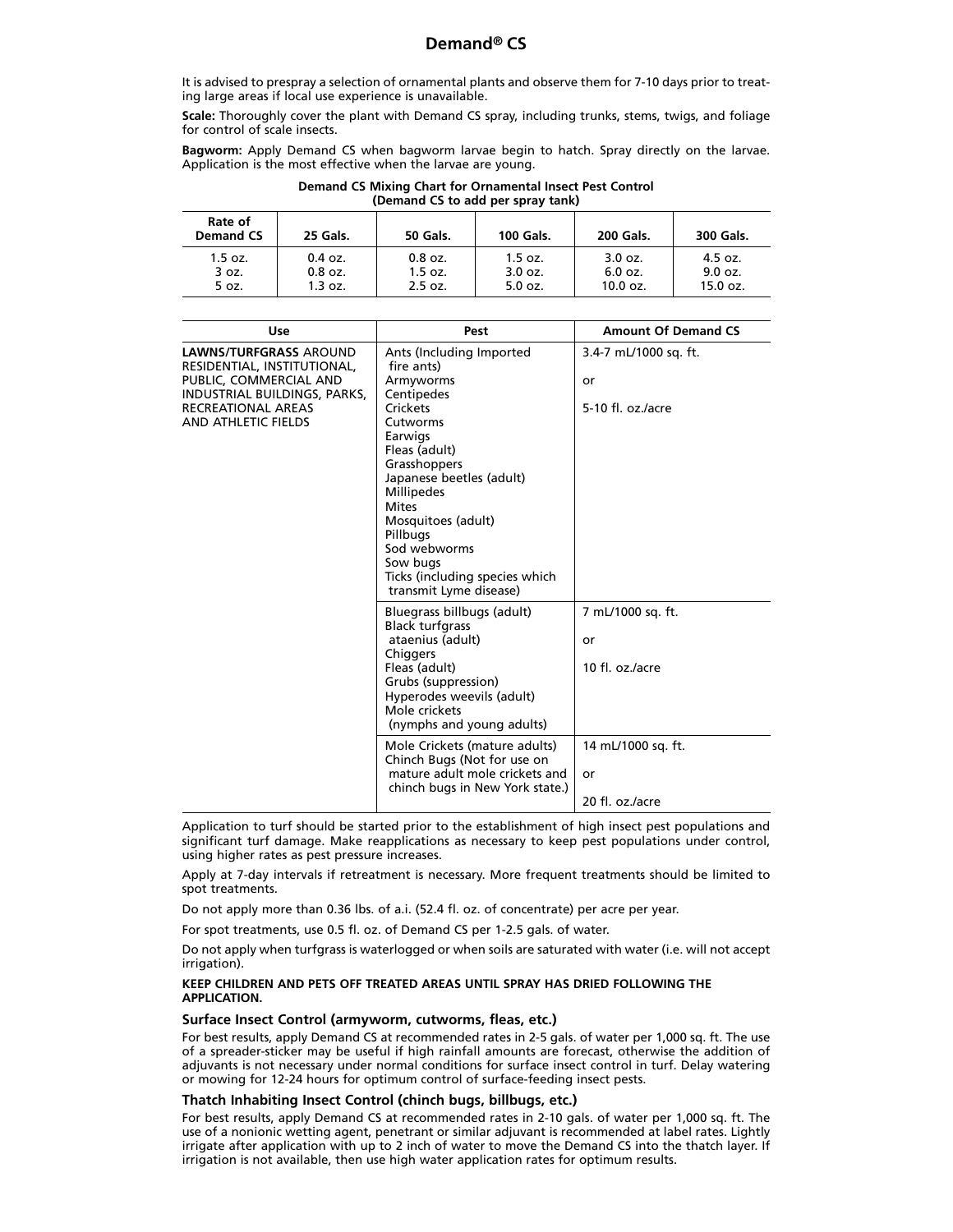## **Subsurface Insect Control (mole crickets, grubs, etc.)**

For best results, apply Demand CS at recommended rates in 4-10 gals. of water per 1,000 sq. ft. The use of a nonionic wetting agent, penetrant or similar adjuvant is strongly recommended following label rates. Use the highest water application rates possible with your sprayer. Apply Demand CS to turf wet with dew, rain or irrigation. Water-in immediately after application with 1/4 - 1/2 inch of water for optimum results.

## **Fire Ant Control**

Treat individual mounds with a drench application using a watering can. Use 0.5 fl. oz. of Demand CS per 2.5 gals. of water. Thoroughly soak each mound and a 3 ft. diameter circle around each mound. Gently apply the mixture to avoid disturbing the mound. Disturbing the mound may cause the ants to migrate and reduce the effectiveness of the treatment. For best results, apply in early morning or late evening hours. Make additional treatments as needed.

## **Mosquito Control**

Apply as a general spray around landscape plantings, turf, and building foundations to control mosquitoes. For best results, apply Demand CS at recommended rates in 2-5 gals. of water per 1,000 sq. ft.

| Demand CS Mixing Chart for Turf Insect Pest Control<br>(Demand CS to add per 100 gal. spray tank)      |
|--------------------------------------------------------------------------------------------------------|
| $\mathbf{A}$ . The state is the state of $\mathbf{A}$ and $\mathbf{A}$ is the state of $\mathbf{A}$ is |

| Rate of                               | Application Rate Per 1,000 Square Feet of Turf |                                |                                 |                                 |                                 |
|---------------------------------------|------------------------------------------------|--------------------------------|---------------------------------|---------------------------------|---------------------------------|
| <b>Demand CS</b>                      | 2 gal.                                         | 4 gal.                         | 6 gal.                          | 8 gal.                          | $10$ gal.                       |
| 5 oz. $/A$<br>10 oz./ $A$<br>20 oz./A | 5.7 oz.<br>11.5 oz.<br>23.0 oz.                | 2.9 oz.<br>5.7 oz.<br>11.5 oz. | 1.9 oz.<br>$3.8$ oz.<br>7.7 oz. | $1.4$ oz.<br>2.9 oz.<br>5.7 oz. | 1.2 oz.<br>2.3 oz.<br>$4.6$ oz. |

Conversion Rate: 1 fluid ounce (fl. oz.) equals 29 milliliters (mL).

Demand®, Archer®, and the Syngenta logo are registered trademarks of a Syngenta Group Company. Actisol® is a registered trademark of Roussel-Uclaf.

Micro-Injector® is a registered trademark of Whitmire Micro-gen Research Laboratories, Inc. ©2001 Syngenta

> For non-emergency (e.g. current product information) call Syngenta Crop Protection at 1-800-334-9481.

Product of the United Kingdom

Syngenta Crop Protection, Inc. Greensboro, North Carolina 27409 www.syngenta-us.com

**SCP 1066A-L1A 0402**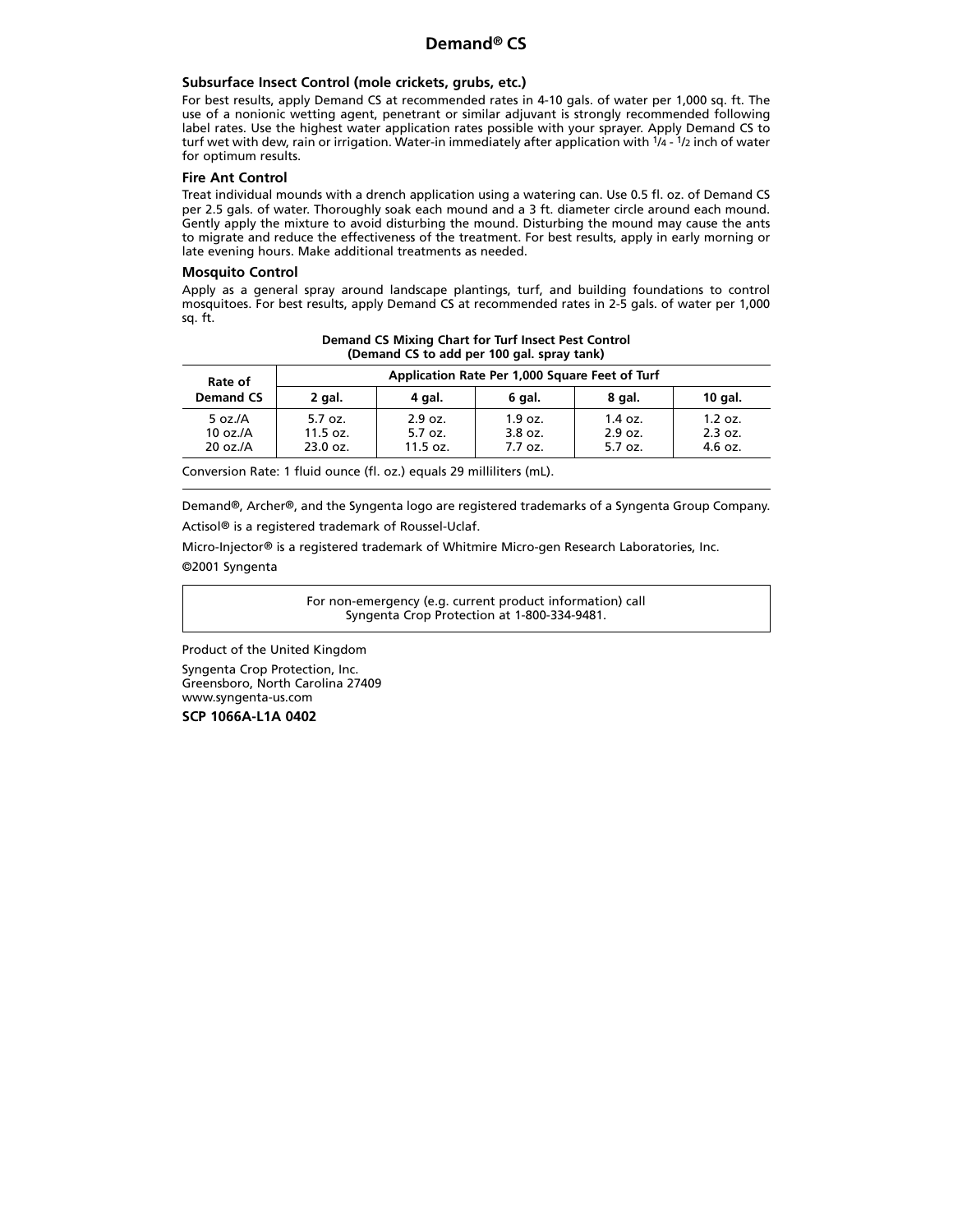